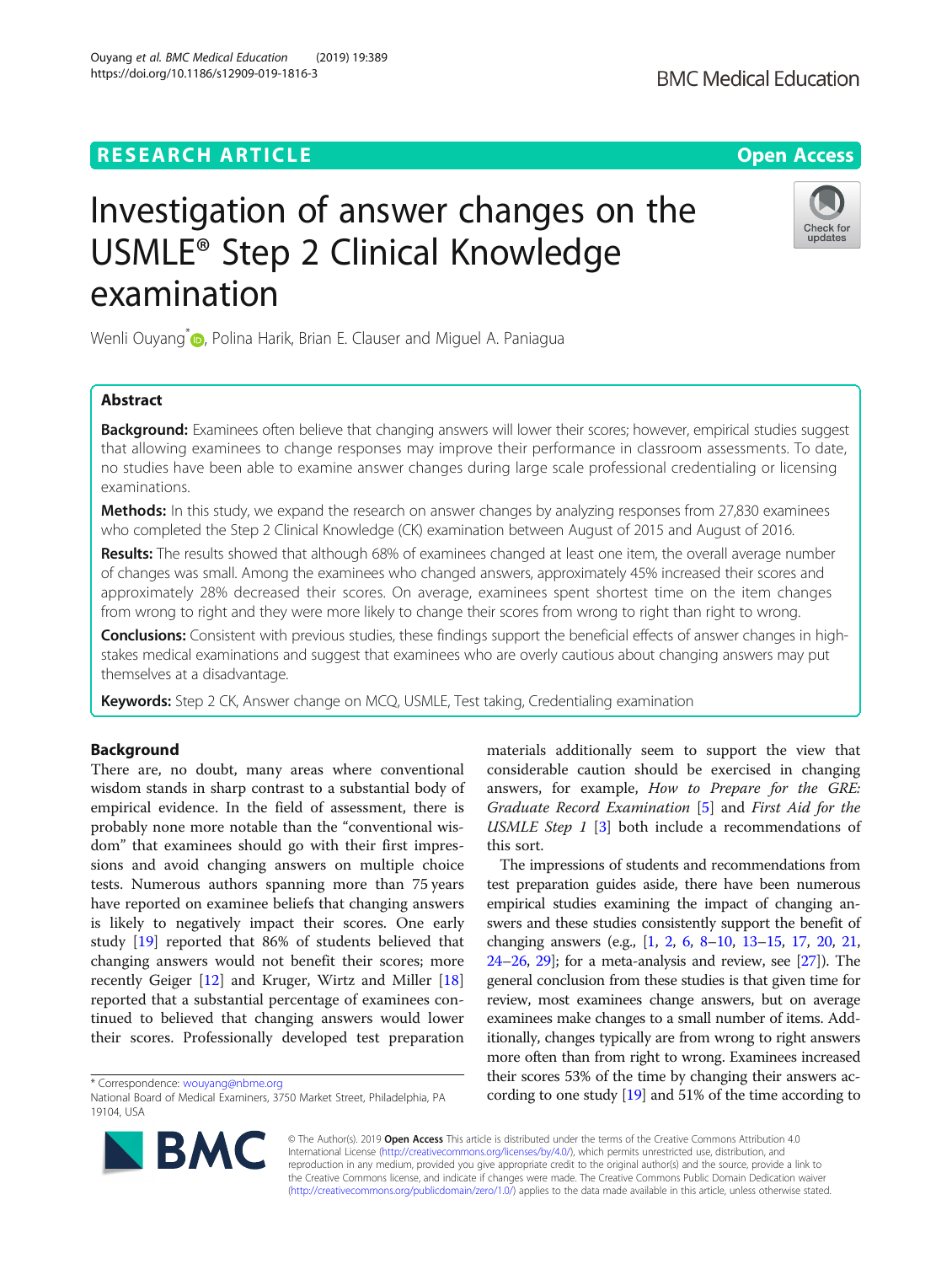another [[18\]](#page-6-0). These results seem to be typical of the available literature on answer changes. Moreover, previous studies have suggested that both higher and lower performing students benefit from answer-changing, and higher performing students might gain more points through answer-changing than lower performing students [[7,](#page-6-0) [11,](#page-6-0) [16](#page-6-0), [22](#page-6-0), [23](#page-6-0)]. To our knowledge, there is only one published study which argues that answer changes could be detrimental [[28\]](#page-6-0). However, these authors have subsequently published a retraction of the initially reported results owing to an error with the data analysis. Bridgeman [\[4](#page-6-0)] subsequently reanalyzed the data and reported that 76% of examinees improved their scores by changing answers.

The results of previous studies seem to be consistent, but many of these studies are based on the behavior of college psychology or nursing students completing classroom course assessments. These results may—or may not—generalize to professionally developed, high-stakes examinations such as selection (e.g., the SAT and GRE) or credentialing examinations (e.g., USMLE). For these latter types of examinations, examinees frequently engage in extensive test preparation which may influence examinee behavior in ways that could lead to different outcomes. Additionally, the test development procedures used at major testing organizations for developing highstakes tests may be substantially different than those used in developing classroom assessments; these differences could impact the utility of answer changes. Two recent studies have provided some information about answer changes on these types of examinations. A small scale study by Fischer et al. [\[9\]](#page-6-0) examined answer changes of 36 students on the German Second National Medical Board Examination. Results showed that test scores improved when students changed their answers once (although further answer changes did not improve the score). A more recent study [[24](#page-6-0)] of answer changes for the Graduate Record Examination (GRE) similarly confirmed the potentially beneficial effects of changing answers. This study further examined how answer change benefits varied as a function of examinee ability reporting that the benefits of answer change increase as the examinee's ability increases.

The United States Medical Licensure Examination (USMLE®) is a three-step medical examination system required for all physicians with an MD degree seeking licensure in the United States. The USMLE assesses how well medical graduates can apply their attitudes, skills, and values to real patient-centered scenarios. Thousands of U.S. and international medical students take the USMLE every year; the resulting data provide a unique opportunity to examine the potential benefits of answer change in a very large sample of high-stakes examination. However, no published studies have examined answer changes on USMLE. The present study fills this gap in the literature with a large scale study of the effects of answer changes on the USMLE Step 2 Clinical Knowledge (CK) examination, the second part of USMLE sequence. The present study follows the example of the Liu et al. [\[24](#page-6-0)] study by considering examinee ability as a factor in analyzing answer change results. This study also extends the literature related to answer changing by considering how patterns of answer changes vary as a function of both item difficulty and the amount of time examinees spent on responding to an item. In addition to these general results which expand our understanding of examinee test taking strategies and behavior, the present paper provides results that may be practically useful for students preparing for USMLE and other medical credentialing examinations and educators who support that preparation.

## Methods

## Examinee sample

We analyzed responses from 27,830 examinees comprising an annual cohort that completed the Step 2 CK examination between August of 2015 and August of 2016. Again, the Step 2 CK examination is part of the sequence of examinations required for physician licensure in the United States. Nearly 90% of examinees in the sample took the Step 2 CK for the first time, 86.7% passed the exam, 66% were native speakers of English and 54.4% were male. Table 1 provides more complete descriptive information about the examinee sample.

## Data

At the time the data were collected the Step 2 CK examination consisted of eight one-hour blocks with 40–45 multiple choice items administered in each block. The test is computer administered and examinees are able to

**Table 1** Examinee sample description ( $N = 27,830$ )

|                     | Number of examinees | %     | Step2 CK<br>score mean (SD) |
|---------------------|---------------------|-------|-----------------------------|
| Gender              |                     |       |                             |
| Male                | 15,151              | 54.4% | 232 (22.8)                  |
| Female              | 12,679              | 45.6% | 233 (22.6)                  |
| English proficiency |                     |       |                             |
| ESL                 | 9474                | 34.0% | 226 (23.9)                  |
| <b>ENL</b>          | 18,356              | 66.0% | 237 (21.0)                  |
| Number of takes     |                     |       |                             |
| First time takers   | 24,939              | 89.6% | 236 (21.5)                  |
| Repeaters           | 2891                | 10.4% | 210 (18.6)                  |
| Pass/Fail           |                     |       |                             |
| Pass                | 24,119              | 86.7% | 239 (16.1)                  |
| Fail                | 3711                | 13.3% | 192 (16.4)                  |
| Total               | 27,830              |       | 233 (22.7)                  |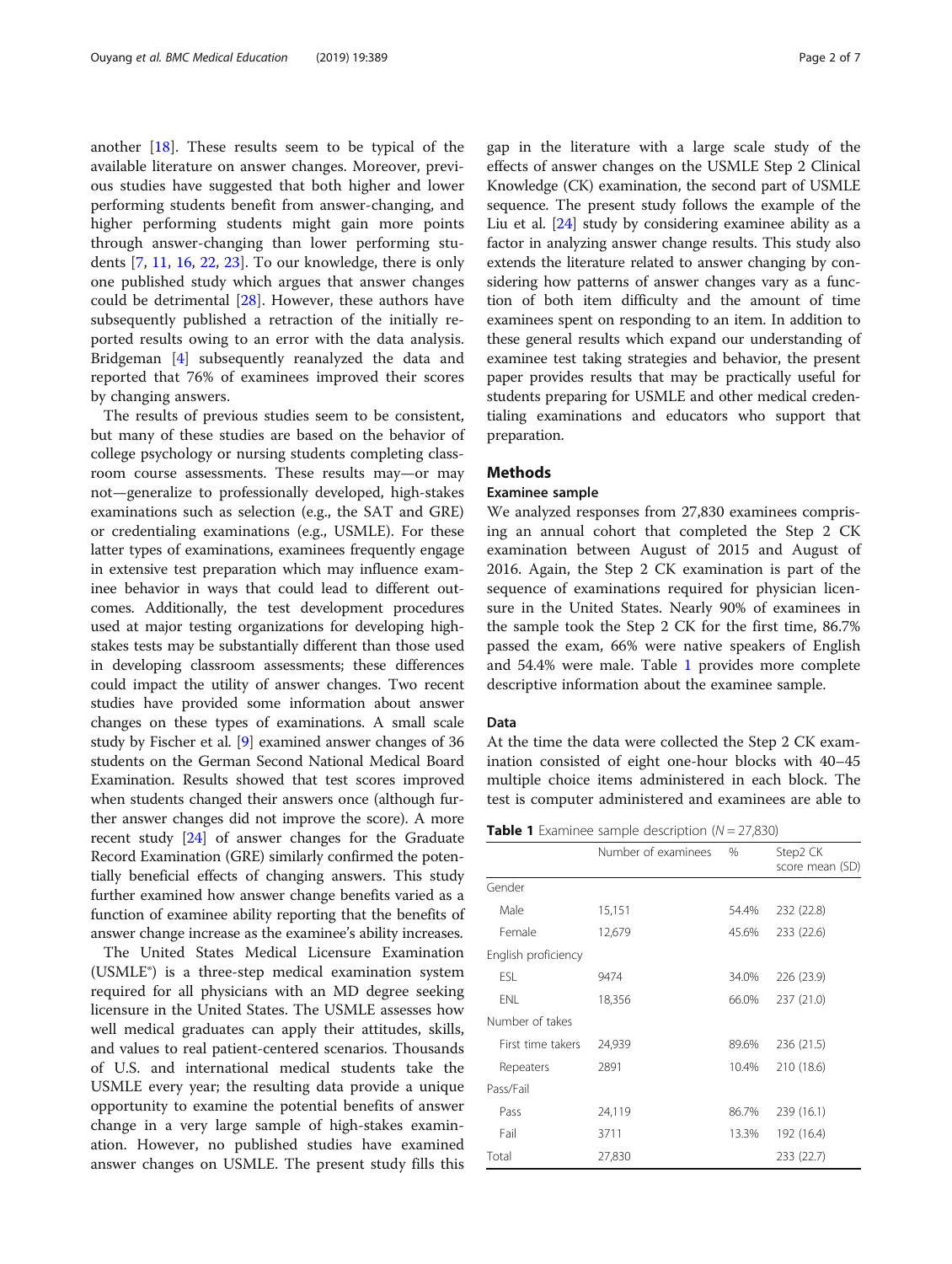return to items within a block, but they cannot return after they have completed a given block. The data collected for this study included detailed information about each action an examinee took while navigating through a block of items, such as time spent on each item, the sequence in which the examinee visited and revisited each item, and the response to each item on each visit. Because the dataset containing information about each action was large and complex, we focused on two of the eight hour-long blocks for this study. We selected blocks four and eight. We believed that block four would be typical of examinee behavior throughout the test day; we included block eight to confirm that behavior did not change substantially across the day. Although previous unpublished analysis has shown that any effects of fatigue across the test day are negligible, we believed that if there were changes across the test day they would likely be most apparent in the last block. The data set additionally included examinee biographical information, overall Step 2 CK scores ( $\mu$  = 233, sd = 22.7) and item difficulties ( $\mu$  = 0, sd = 1.4) based on one-parameter Item Response Theory (IRT) calibration.

#### Analyses

For each examinee, we computed 1) the number of items revisited, 2) the number of revisited items with no response change, and 3) the number of revisited items with response changed from wrong to right (W-R), right to wrong (R-W), wrong to wrong (W-W) and right to right (R-R). Changes in responses were only considered for non-blank responses. Response changes were based on the examinees' initial selected response and their final selected response. If an examinee changed their response multiple times, the intermediate responses were ignored except in the case of changes in which an examinee changed a correct answer to an incorrect answer during an intervening visit and then changed it back to a correct answer during the final visit. Such changes were considered right to right (R-R). Responses were only included when an examinee completed an item and moved to a different item, so response changes made within a single visit to an item were not considered. We used this rule to eliminate the impact of answer changes that were simply immediate corrections of typographical errors.

We additionally computed the percentage of examinees with score gains and score losses that resulted from answer changes and the W-R/R-W ratio. In addition to examining these results for the full sample, we examined how results varied as a function of examinee ability (low, medium and high based on their total Step 2 CK score). The low ability group comprised examinees who failed the examination. The medium ability group included examinees with passing scores within one standard deviation from the cut score. The high ability group included all

examinees with scores more than one standard deviation above the cut score.

Multinomial logistic regression analysis was used to compare the odds of different change patterns for different examinee ability groups. The type of change (W-R, R-W, R-R, and W-W) was used as a dependent variable, ability group as independent variable and response duration as a covariate. R-W was specified as a reference category.

Finally, we examined how the time spent in reviewing items varied across 4 response change patterns (W-R, R-W, R-R, and W-W) using a linear mixed effects model. The type of answer change and English proficiency were treated as fixed effect factors. Difference among subjects was included as a random term. The model was adjusted for examinee ability and item difficulty.

Step 2 CK examinees have the opportunity to decline to have their data used for research. Less than .01% of examinees in this cohort declined. This study was reviewed by the American Institutes for Research Institution Review Board and qualified for exempt status because it involved very minimal or no risk to study subjects. All analyses were performed using PASW SPSS Statistics 23.0 (SPSS Inc., Chicago, IL, USA).

## Results

## Block four analyses

Most examinees (99.0%) revisited at least one item, and 68% of examinees changed at least one response. The overall response change patterns and outcomes are shown in Table [2](#page-3-0). Among the examinees who changed responses 44.7% increased their scores and 27.8% lowered their scores.

On average each examinee re-visited 16 items. However, among these re-visited items, the majority (14.6) had no response change and on average each examinee only changed responses 1.4 items. Out of the 1.4 items with response change, 0.59 responses were changed from wrong to right, 0.40 were changed from right to wrong, 0.38 were changed from wrong to wrong, and 0.03 were changed from right to right. The W-R/R-W ratio was 1.48 (0.59/0.40).

Table [3](#page-3-0) displays results analogous to those in Table [2](#page-3-0), but separated by whether the examinees increased or decreased their scores as a result of answer changes. These results show only modest differences between the two groups, but suggest that examinees who improved their scores changed a slightly greater number of answers  $(2.2 \pm 1.5)$  items as opposed to  $2.0 \pm 1.2$ ).

Table [4](#page-4-0) breaks these same results down by examinee ability, as measured by total test scores. The high-ability examinees revisit more items than the low-ability examinees  $(17.9 \pm 11.2 \text{ vs. } 12.1 \pm 8.3)$ . It also appears that the high-ability examinees are slightly more likely to make a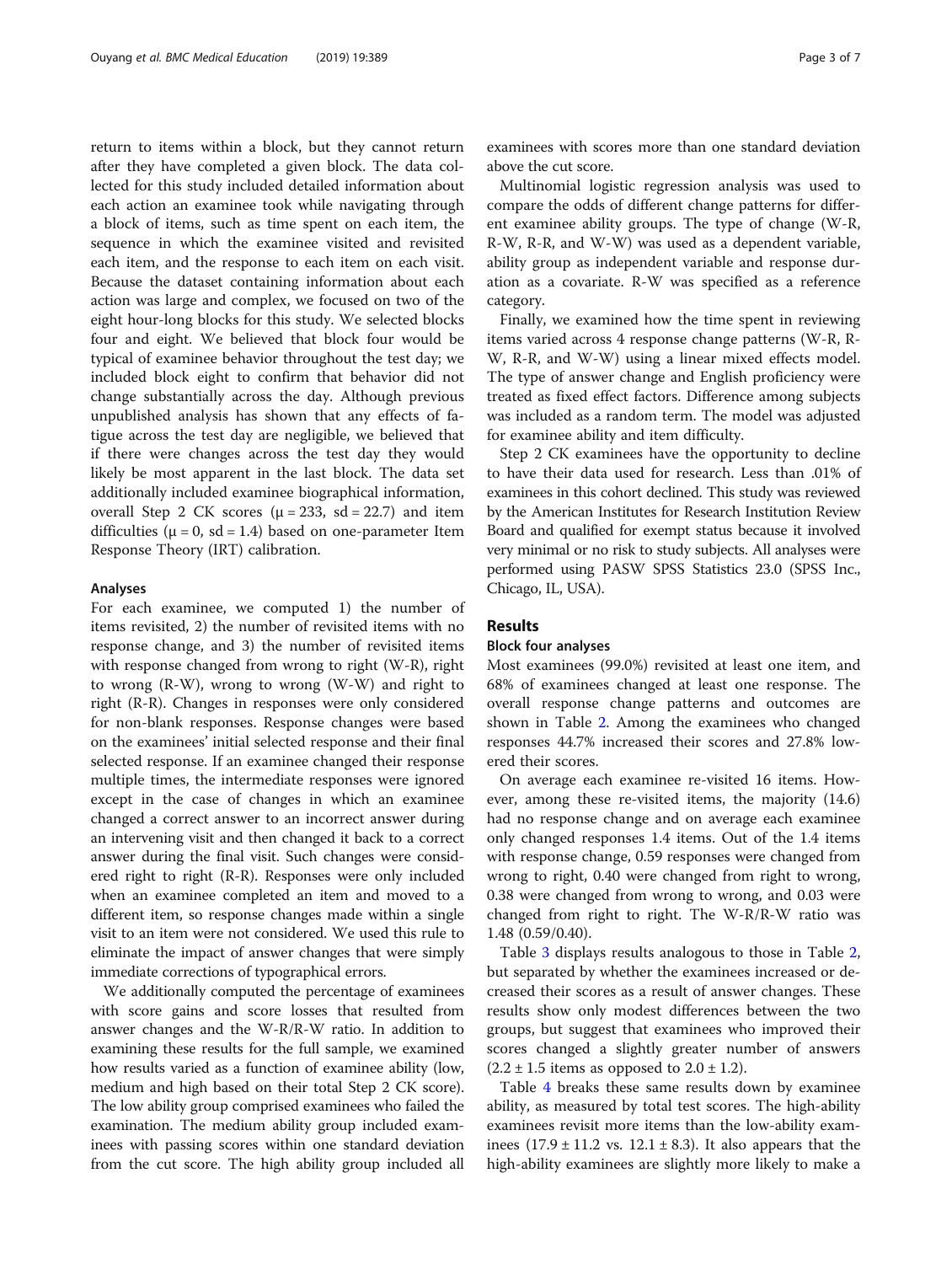<span id="page-3-0"></span>Table 2 Response change patterns and outcomes for block 4

|                                                | Number of<br>examinees     | % (Based<br>on all<br>examinees) | % (Based on<br>examinees with<br>response change) |
|------------------------------------------------|----------------------------|----------------------------------|---------------------------------------------------|
| Examinees who revisited<br>at least one item   | 27,560                     | 99.0%                            |                                                   |
| Examinees who changed<br>at least one response | 18,936                     | 68.0%                            | 100%                                              |
| <b>Examinees with score</b><br>gain            | 8461                       | 30.4%                            | 44.7%                                             |
| <b>Examinees with score</b><br>loss            | 5263                       | 18.9%                            | 27.8%                                             |
| <b>Examinees</b> with<br>unchanged score       | 5212                       | 18.7%                            | 27.5%                                             |
|                                                | Mean<br>number of<br>items | % (Based<br>on all<br>items)     | % (Based on<br>items with<br>revisits)            |
| Items with revisits                            | 16.0                       | 36.4%                            | 100%                                              |
| Items with revisits and<br>no response change  | 14.6                       | 33.2%                            | 91.2%                                             |
| Items with revisits and<br>response change     | 1.4                        | 3.2%                             | 8.8%                                              |
| $W-R$                                          | 0.59                       |                                  |                                                   |
| $R-W$                                          | 0.40                       |                                  |                                                   |
| $R-R$                                          | 0.03                       |                                  |                                                   |
| $W-W$                                          | 0.38                       |                                  |                                                   |
| W-R/R-W ratio                                  | $0.59/0.40=$<br>1.48       |                                  |                                                   |
| Overall mean score<br>change                   | 0.004                      |                                  |                                                   |

W-R wrong to right response changes, R-W right to wrong response changes, W-W wrong to wrong response changes, R-R right to right response changes

wrong to right change when they do change answers as reflected by the W-R/R-W ratio of 1.58 for the highability group and 1.28 for the low-ability group.

Table [5](#page-4-0) shows the results of the Multinomial Logistic Regression analysis. The likelihood ratio chi-square of

528.219 ( $p < 0.001$ ) indicated that the model fits the data significantly better than a model with no predictors. Controlling for response duration, the odds of high ability examinees making a W-R (rather than R-W) response are 1.25 times higher than low ability examinees, while the odds of medium ability examinees making a W-R (rather than R-W) response are 1.11 times higher than low ability examinees.

We also used a linear mixed-effects model and examined how the amount of time spent revisiting items varied across different types of answer change, controlling for ability levels and item difficulty. The effects of answer change types, ability levels, item difficulty, and English proficiency on response duration were all significant (all  $p < 0.001$ ). As listed in Table [6](#page-5-0), the estimated marginal mean time spent reconsidering item responses was longest for the R-R changes (58.2 s), second longest for the W-W changes (50.4 s), and lowest for the R-W (46.4 s) and W-R changes (44.0 s). Post-hoc comparisons showed that response duration was significantly different for all answer change types as compared to R-W (all  $p <$ 0.001, after Bonferroni corrections).

## Block eight analyses

As noted previously, in addition to block four we analyzed data from block eight to examine the stability of the results across the test day. All analyses were identical for block eight and the results were stable across the two blocks.

Table [7](#page-5-0) summarizes the overall results. Again, most examinees (99.0%) revisited at least one item, and 69% of examinees changed at least one response (compared to 68% form block four). Among the examinees who changed responses 45.6% increased their scores and 26.8% lowered their scores (compared to 44.7 and 27.8% from block four).

Table 3 Response change patterns and outcomes by score change for block 4

|                                            | Score Gain ( $n = 8461$ ) |                       | Score Loss ( $n = 5263$ ) |                       | No Score Change ( $n = 5212$ ) |                      |
|--------------------------------------------|---------------------------|-----------------------|---------------------------|-----------------------|--------------------------------|----------------------|
|                                            | Mean number of items      | %                     | Mean number of items      | $\%$                  | Mean number of items           | %                    |
| Items with revisits                        | 18.6                      | 42.3%                 | 17.8                      | 40.4%                 | 13.8                           | 31.3%                |
| Items with revisits and no response change | 16.4                      | 88.2% <sup>a</sup>    | 15.8                      | 88.8% <sup>a</sup>    | 13.1                           | 94.8% <sup>a</sup>   |
| Items with revisits and response change    | 2.2                       | $11.8\%$ <sup>a</sup> | 2.0                       | $11.2\%$ <sup>a</sup> | 0.7                            | $5.1\%$ <sup>a</sup> |
| $W-R$                                      | 1.55                      |                       | 0.14                      |                       |                                |                      |
| $R-W$                                      | 0.16                      |                       | 1.36                      |                       |                                |                      |
| R-R                                        | 0.04                      |                       | 0.04                      |                       |                                |                      |
| $W-W$                                      | 0.45                      |                       | 0.44                      |                       |                                |                      |
| W-R/R-W ratio                              | 9.69                      |                       | 0.10                      |                       |                                |                      |
| Mean score change                          | 0.032                     |                       | $-0.028$                  |                       |                                |                      |

W-R wrong to right response changes, R-W right to wrong response changes, W-W wrong to wrong response changes, R-R right to right response changes Percentage is calculated based on items with revisits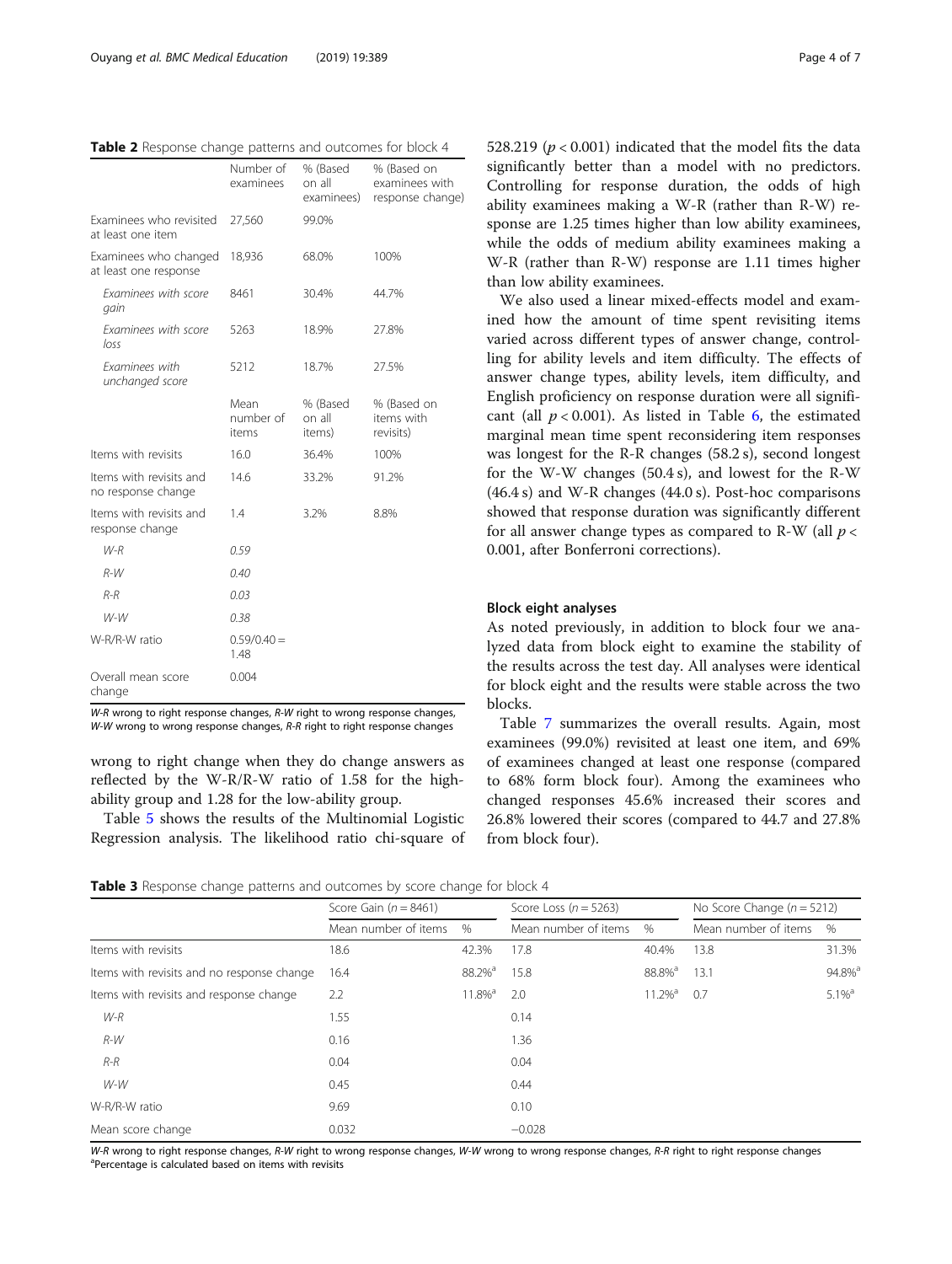<span id="page-4-0"></span>

|  |  | <b>Table 4</b> Response change patterns and outcomes by examinee ability for block 4 |  |  |
|--|--|--------------------------------------------------------------------------------------|--|--|
|  |  |                                                                                      |  |  |

|                                            | High Ability ( $n = 13,405$ ) |                       | Medium Ability ( $n = 11,917$ ) |                       | Low Ability ( $n = 2508$ ) |       |
|--------------------------------------------|-------------------------------|-----------------------|---------------------------------|-----------------------|----------------------------|-------|
|                                            | Mean number of items          | %                     | Mean number of items            | %                     | Mean number of items       | $\%$  |
| Items with revisits                        | 17.9                          | 40.7%                 | 14.6                            | 33.2%                 | 12.1                       | 27.5% |
| Items with revisits and no response change | 16.5                          | $92.2\%$ <sup>a</sup> | 13.2                            | $90.4\%$ <sup>a</sup> | 10.7                       | 88.4% |
| Items with revisits and response change    | 1.4                           | $7.8\%$ <sup>a</sup>  | 1.4                             | $9.6\%$ <sup>a</sup>  | 1.4                        | 11.6% |
| W-R                                        | 0.63                          |                       | 0.56                            |                       | 0.51                       |       |
| $R-W$                                      | 0.40                          |                       | 0.39                            |                       | 0.40                       |       |
| R-R                                        | 0.04                          |                       | 0.03                            |                       | 0.03                       |       |
| $W-W$                                      | 0.33                          |                       | 0.41                            |                       | 0.50                       |       |
| W-R/R-W ratio                              | 1.58                          |                       | 1.44                            |                       | 1.28                       |       |
| Mean score change                          | 0.005                         |                       | 0.004                           |                       | 0.003                      |       |

W-R wrong to right response changes, R-W right to wrong response changes, W-W wrong to wrong response changes, R-R right to right response changes aPercentage is calculated based on items with revisits

On average each examinee re-visited 15.8 items (compared to 16 for block four). As with block four, on average each examinee changed responses to 1.4 of the re-visited items. Out of the 1.4 items with response changes, 0.60 responses were changed from wrong to right, 0.40 responses were changed from right to wrong, and 0.39 responses were changed from wrong to wrong. The W-R/R-W ratio was 1.50 (0.60/0.40). Again, these results are very similar to those from block four where the W-R/R-W ratio was 1.48 (0.59/0.40).

As with the overall results presented in Table [7](#page-5-0) and in the previous paragraphs, the pattern of results for block eight closely parallel the results presented in Tables [3](#page-3-0), 4, 5 and [6](#page-5-0) (see Additional file [1:](#page-6-0) Tables S1–S4). These additional tables for block eight are available upon request.

## **Discussion**

Although a range of previous studies have examined the impact of changing answers and reported benefits from answer changes (e.g., [\[1](#page-6-0), [2](#page-6-0), [9](#page-6-0), [14](#page-6-0), [17](#page-6-0), [24](#page-6-0)]), few studies examined the impact of changing answers in professionally developed, high-stakes, large-scale examinations [\[9](#page-6-0), [24](#page-6-0)]. Of the studies that do focus on selection or credentialing tests, the Fischer et al. study is limited by the fact that responses of only 36 examinees were analyzed. This clearly provides a weak basis for generalizing beyond the studied sample. The present study expands previous research by analyzing responses from an annual cohort of over 27,000 examinees who completed the Step 2 CK examination. Broadly speaking, the results of this study are in line with the existing literature on answer changes. Most examinees appear to change answers, but on average they make relatively few changes. When examinees do change answers they tend to make more changes that increase their scores than those that lower their scores.

This paper substantially expands the information about how answer changes vary with examinee ability. Liu et al. [\[24](#page-6-0)] provides the only significant previous analysis of this relationship based on a large sample of examinees testing under high-stakes conditions. This paper also presents previously unavailable information

Table 5 Results from the Multinomial Logistic Regression analysis for block 4

|                         |           | $\tilde{\phantom{a}}$ | $\tilde{\phantom{a}}$ |            |           |                         |            |
|-------------------------|-----------|-----------------------|-----------------------|------------|-----------|-------------------------|------------|
|                         | Variable  |                       | Coefficient Estimate  | Std. Error | <b>OR</b> | 95% Confidence Interval | $P$ -value |
| W-R vs. R-W             | Intercept |                       | 0.299                 | 0.044      |           |                         | < 0.0001   |
| log odds                | Ability:  | High vs. Low          | 0.226                 | 0.046      | 1.25      | $1.15 - 1.37$           | < 0.0001   |
|                         |           | Medium vs. Low        | 0.103                 | 0.046      | 1.11      | $1.01 - 1.21$           | 0.026      |
| R-R vs. R-W<br>log odds | Intercept |                       | $-2.830$              | 0.125      |           |                         | < 0.0001   |
|                         | Ability:  | High vs. Low          | 0.116                 | 0.132      | 1.12      | $0.87 - 1.45$           | 0.380      |
|                         |           | Medium vs. Low        | 0.032                 | 0.134      | 1.03      | $0.79 - 1.34$           | 0.809      |
| W-W vs. R-W<br>log odds | Intercept |                       | 0.136                 | 0.044      |           |                         | 0.002      |
|                         | Ability:  | High vs. Low          | $-0.491$              | 0.048      | 0.61      | $0.56 - 0.67$           | < 0.0001   |
|                         |           | Medium vs. Low        | $-0.208$              | 0.047      | 0.81      | $0.74 - 0.89$           | < 0.0001   |

W-R wrong to right response changes, R-W right to wrong response changes, W-W wrong to wrong response changes, R-R right to right response changes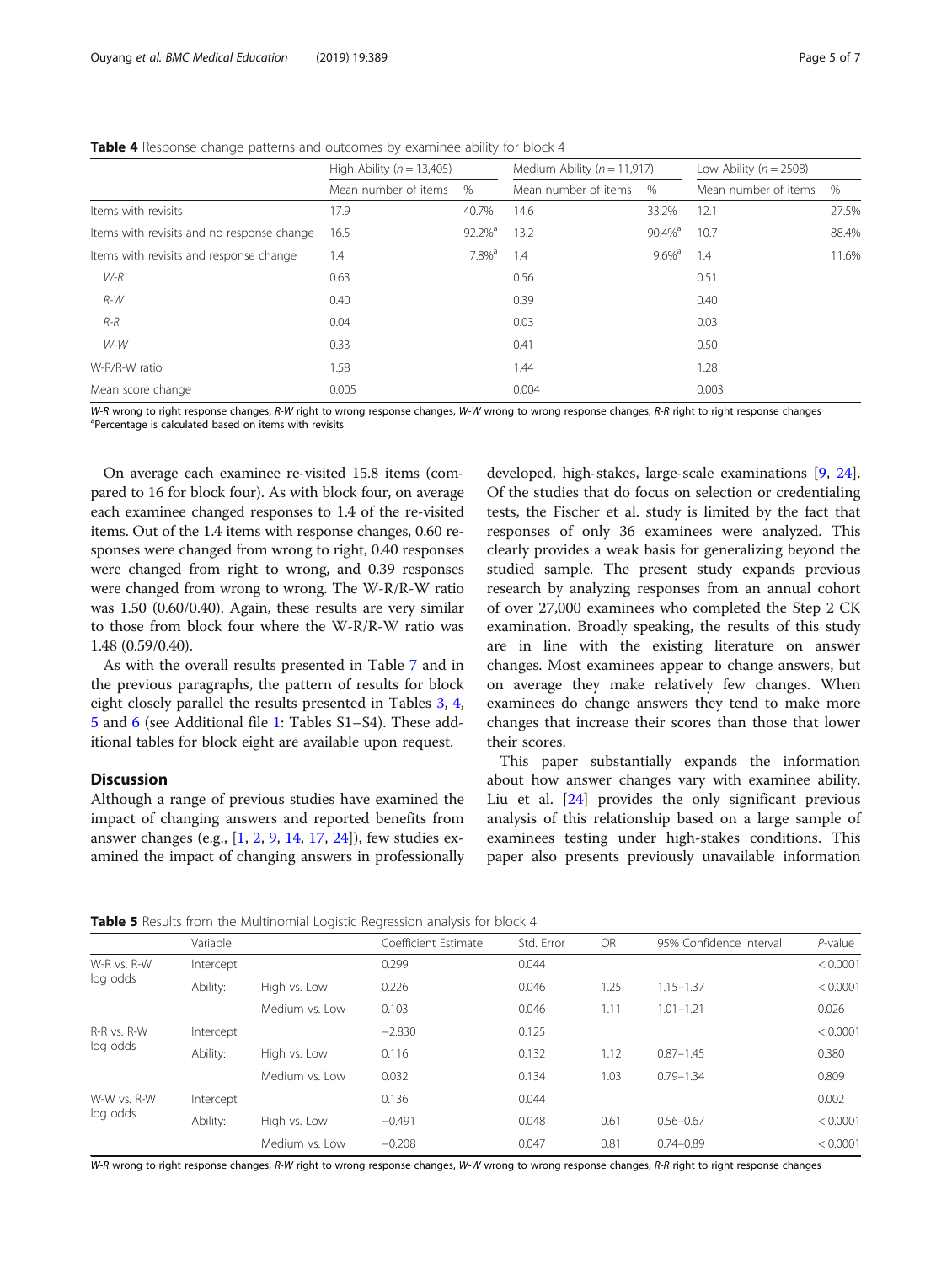<span id="page-5-0"></span>Table 6 Item revisiting duration (in sec) across four types of response change patterns for block 4

|       | Item revisiting duration (Sec) |                                 |            |  |  |  |  |
|-------|--------------------------------|---------------------------------|------------|--|--|--|--|
|       | Marginal Mean <sup>a</sup>     | Mean Difference from R-W (S.E.) | $P$ -value |  |  |  |  |
| W-R   | 44.0                           | $-2.4(0.5)$                     | < 0.0001   |  |  |  |  |
| $R-R$ | 58.2                           | 11.8(1.4)                       | < 0.0001   |  |  |  |  |
| W-W   | 50.4                           | 4.0(0.6)                        | < 0.0001   |  |  |  |  |
| R-W   | 46.4                           | n/a                             | n/a        |  |  |  |  |

W-R wrong to right response changes, R-W right to wrong response changes, W-W wrong to wrong response changes,  $R-R$  right to right response changes <sup>a</sup>Covariates appearing in the model are evaluated at the following values: STEP2 total test score = 232.51; Item difficulty = .7607

about how the type of answer change relates to the amount of time examinees spend reviewing the changed items.

Results for answer changes conditioned on examinee ability suggest that more proficient examinees generally review more items, but they do not make more changes than less proficient examinees. When they do change answers, they have a greater likelihood of changing from

Table 7 Response change patterns and outcomes for block 8

|                                                   | Number of<br>examinees  | % (Based<br>on all<br>examinees) | % (Based on<br>examinees with<br>response change) |
|---------------------------------------------------|-------------------------|----------------------------------|---------------------------------------------------|
| Examinees who<br>revisited at least one<br>item   | 27,521                  | 99.0%                            |                                                   |
| Examinees who<br>changed at least one<br>response | 19,178                  | 68.9%                            | 100.0%                                            |
| Examinees with score<br>gain                      | 8742                    | 31.4%                            | 45.6%                                             |
| Examinees with score<br>loss                      | 5142                    | 18.5%                            | 26.8%                                             |
| Examinees with<br>unchanged score                 | 5294                    | 19.0%                            | 27.6%                                             |
|                                                   | Mean number<br>of items | % (Based<br>on all<br>items)     | % (Based on<br>items with<br>revisits)            |
| Items with revisits                               | 15.8                    | 35.9%                            | 100.0%                                            |
| Items with revisits and<br>no response change     | 14.4                    | 32.7%                            | 91.1%                                             |
| Items with revisits and<br>response change        | 1.4                     | 3.2%                             | 8.9%                                              |
| $W-R$                                             | 0.60                    |                                  |                                                   |
| $R-W$                                             | 0.40                    |                                  |                                                   |
| $R-R$                                             | 0.03                    |                                  |                                                   |
| $W-W$                                             | 0.39                    |                                  |                                                   |
| W-R/R-W ratio                                     | $0.60/0.40 = 1.50$      |                                  |                                                   |
| Overall mean score<br>change                      | 0.005                   |                                  |                                                   |

W-R wrong to right response changes, R-W right to wrong response changes, W-W wrong to wrong response changes, R-R right to right response changes

wrong to right than less proficient examinees. Less proficient examinees review fewer items and are more likely to make wrong to wrong changes than more proficient examinees. This may be due to the fact that low ability examinees need more time to finish the examination and therefore may have limited time to revisit items. Regardless of ability level, changing answers generally results in benefit to the examinee overall.

While our results are in line with those from previous studies, the analyses presented in Tables [5](#page-4-0) and 6, present new contributions to the literature in the analysis of how examinees allocate time in reviewing items for which they change answers. Examinees spend the most time (on average) considering items that they change from right to right and the second most on items changed from wrong to wrong, and shortest on items changed from right to wrong and wrong to right. That is, they allocate more time per item in considering changes that do not impact their scores. The fact that they spend more time considering the items they change from wrong to wrong is not surprising. These are clearly items for which the examinee does not know the correct answer and it stands to reason that they would spend time carefully reviewing the item text for hints. The right to right changes are harder to understand. One possible explanation is that the result is simply an artifact resulting from the fact that right to right changes require at least three actions (right to wrong and then wrong to right) and the other three types of changes can be accomplished with only two. These results may help examinees make decisions about how to allocate limited item review time when completing tests with time limits (such as most selection and credentialing examinations). Examinees should be aware of the fact that there is a point of diminishing returns related to time invested in reviewing a single item.

This study aimed to contrast the conventional wisdom (and popular advice) on answer changes and the empirical evidence. As with most previous studies, the results of this study support the view that answer changes generally benefit the examinee, regardless of the examinee's ability level. This result would seem to argue against the conventional wisdom, but of course the examinee responses used in this study were, in some sense, influenced by that wisdom. In general practice, examinees are advised to exercise caution in changing answers. The relatively small number of items with answer changes may reflect that caution. It could be that the positive results from answer changes exist because examinees only change answers when they have considerable confidence that their changes will benefit their score. It is impossible to know how answer changes would impact scores in some counterfactual universe where the conventional wisdom did not exist. It may be